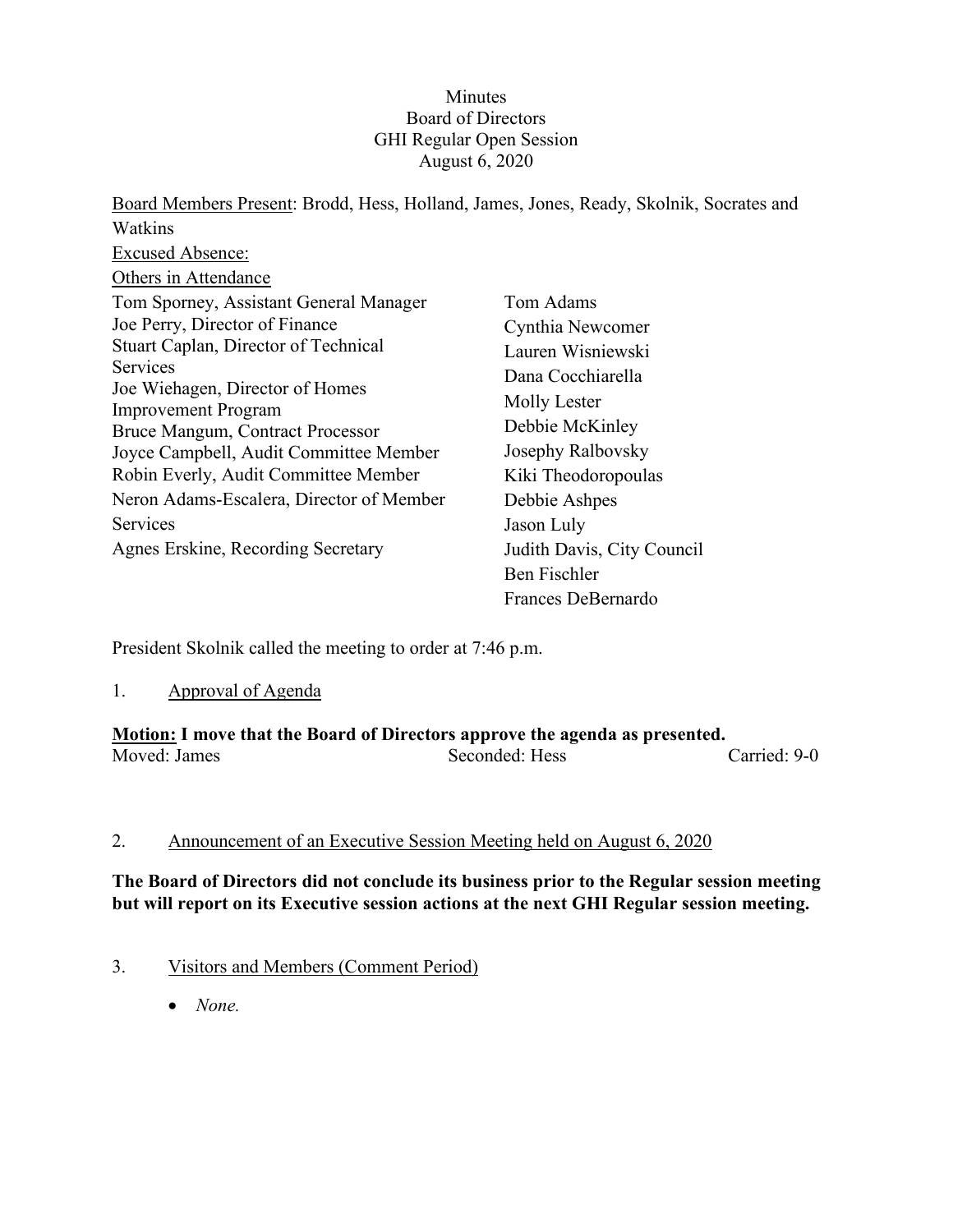#### 4. Approval of Membership Applications

**Motion: I move that the Board of Directors approve the following persons into the cooperative and membership be afforded them at the time of settlement.**

- **Grace Fisher, Sole Owner;**
- **Laura B. Olson, Sole Owner;**
- **David L. Morris, Sole Owner;**
- **Katherine A. LaTour, Sole Owner.**

| Moved: James | Seconded: Brodd | Carried: 9-0 |
|--------------|-----------------|--------------|
|              |                 |              |

## 5. Committees and Homes Improvement Program Reports

**Investment Committee**: Hess reported that the Committee would hold a meeting.

6. For Action or Discussion

## 6a. Approve Minutes of Special Open Session Meeting Held on July 9, 2020

### **Motion: I move that the Board of Directors approve the minutes of the Special Open Session Meeting that was held on July 9, 2020 as presented.** Moved: James Seconded: Hess Carried: 9-0

### 6b. Approve Minutes of Regular Open Session Meeting Held on July 9, 2020

**Motion: I move that the Board of Directors approve the minutes of the Regular Open Session Meeting that was held on July 9, 2020 as presented.** Moved: James Seconded: Hess Carried: 9-0

### 6c. Member Proposal to Establish a COVID-19 Fee Deferral Relief Fund for GHI Members

GHI has allowed members to defer up to four months of fees under a special COVID-19 emergency fee deferral policy. A group of GHI members submitted a proposal (refer to attachment #4a) to collect donations to help pay for fees deferred under the GHI COVID-19 Fee Deferral Policy. The proposal recommends roles and responsibilities for GHI and the sponsors of the Member Fund. On July 20, 2020, the Board reviewed the proposal and requested the Manager to ask GHI's legal counsel, whether GHI could receive donations, based on existing legal and regulatory requirements.

The opinion received from GHI's legal counsel Whiteford, Taylor and Preston is in attachment #4b. On the advice of legal counsel, staff also obtained an opinion (attachment #4c) from Wegner CPAs, GHI's External Auditor.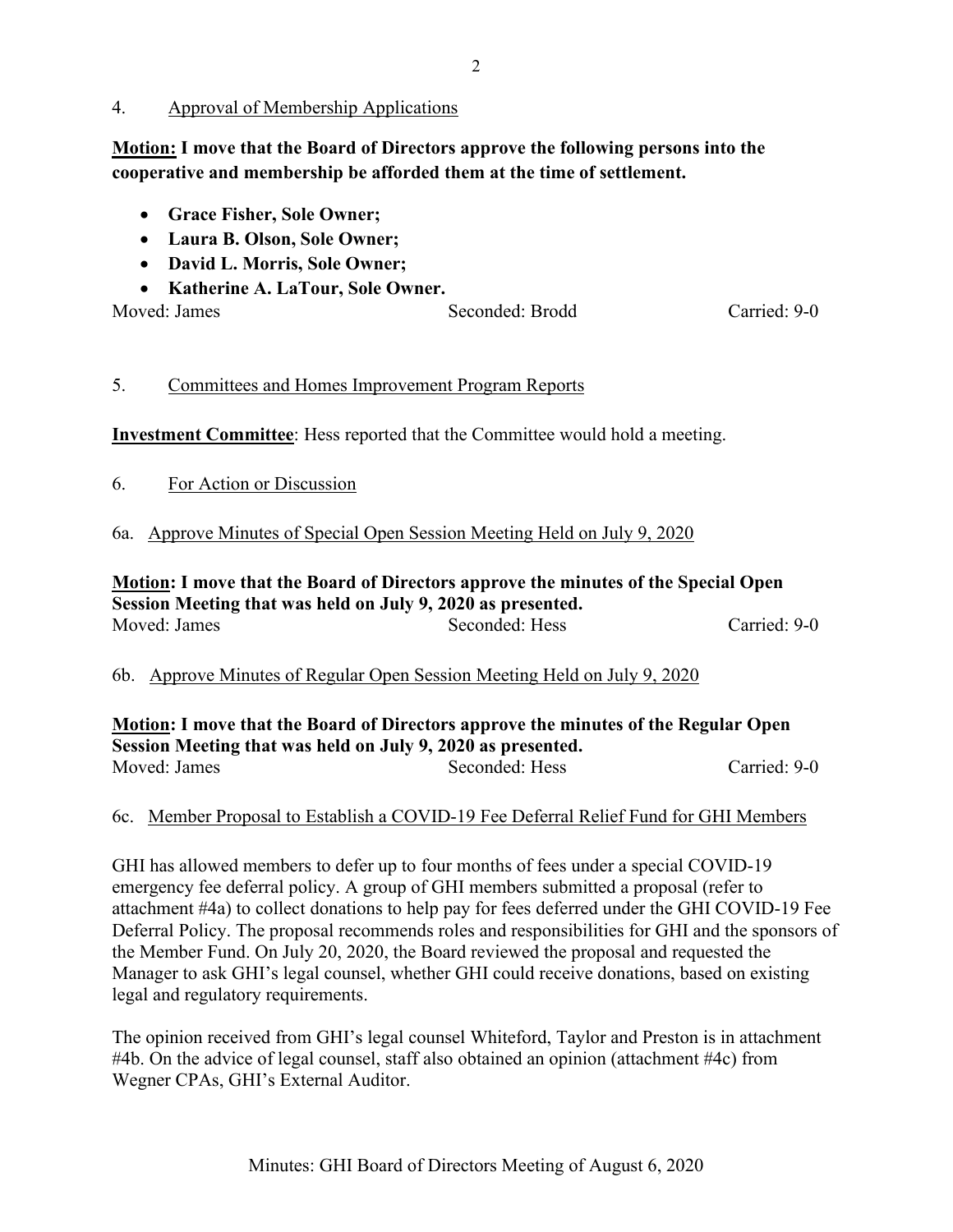## 6d. GHI Long Range Planning Committee's Report re: Initial Research and Data Analysis

During 2019, the Long-Range Planning Committee gathered existing data on GHI homes, fees, and membership, conducted a member survey with the Member Outreach Committee, met with staff, and heard from GHI committees. The committee prepared the report in attachment #5 to present data gathered from initial research and member surveys, along with findings and observations. This data will assist the LRPC in identifying key areas for long-range planning. After completing the data analysis phase, the next stage is identifying strategic priorities for long-range planning, using the information the committee has gathered to date.

The Board initially discussed the report on July 9, 2020 but did not take any action. Some Board members felt that the paragraphs on demographics and census data should be revised.

*Deferred to a future meeting. President Skolnik requested that any Director comments/suggestions be sent to him to forward to the LRPC chair.*

## 6e. Nomination & Elections Committee Proposal for Electing Board and Audit Committee Members

Since it is uncertain when statutory restrictions imposed on large gatherings due to the COVID-19 pandemic will be lifted, the Nominations and Elections (N&E) Committee is exploring the feasibility of holding the 2020 Board and Audit Committee elections, without an annual meeting. The N&E Committee has submitted a proposal (attachment #6) to hold the 2020 Board and Audit committee elections and requests that GHI's legal counsel review the Pandemic Impact on the 2020 GHI Election document and Proposed Sample GHI Election Schedule in the proposal and advise whether it is feasible to proceed with the elections.

**Motion: I move that the Board of Directors direct the Manager to request GHI's legal counsel to review the Pandemic Impact on the 2020 GHI Election document) and Proposed Sample GHI Election Schedule that the N&E Committee prepared and advise whether it is feasible to proceed with the 2020 Board and Audit Committee elections, without an annual meeting.**

| Moved: Hess | Seconded: Brodd | Carried: 9-0 |
|-------------|-----------------|--------------|
|             |                 |              |

## 6f. Request that Audio-visual Recordings of Board Meetings be Made Available to Members

On July 9, 2020, the Board discussed an email request (attachment #7a) from a member who asked whether there are plans to make recordings of virtual open session Board meetings available for members to view later, when it is more convenient.

The Board directed the Manager to obtain an opinion (attachment #7b) from GHI's legal counsel about the ramifications of posting recordings of virtual open session Board meetings on GHI's website or providing file copies of the recordings to individual members who request them.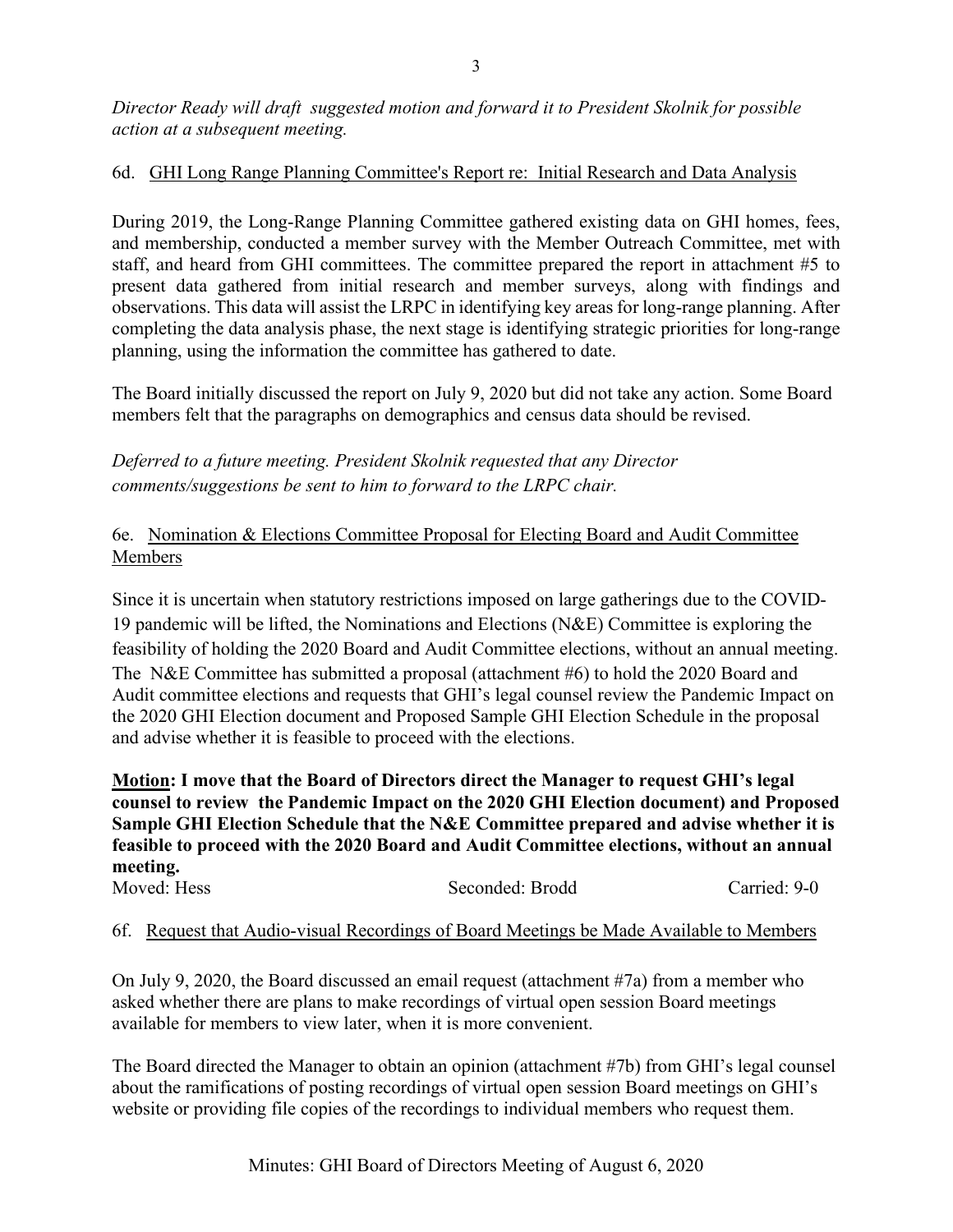*No action was taken.*

6g. Proposal to Acquire an Adjacent Unit and Install an Access Doorway at the Bottom of the Stairways to Connect Two Units

Joe Ralbovsky and Carissa Ralbovsky became tenants by entirety and the member of 62-E Ridge Rd. on July 20, 2015.

The member in the adjacent unit at 62-F Ridge Rd. proposes to sell the membership interest in the unit and Joe and Carissa Ralbovsky propose to do the following:

- 1. Modify the Mutual Ownership Contract (MOC) for 62-E Ridge Rd., whereby one person (Carissa) is the member and create a new MOC for the other person (Joe) to acquire the membership interest in 62-F Ridge Rd.
- 2. Install an access doorway at the bottom of the stairways to connect the units, which the members will return to a normal wall should they plan to sell the units.

Attachment #8 is a letter from Joe and Carissa Ralbovsky that requests permission from the Board to proceed with their plan to acquire 62-F Ridge Rd. as described above and install an access doorway between 62-E and 62-F Ridge Rd.

**Motion: I move that the Board of Directors approve the proposal presented by Joe and Carissa Ralbovsky, the member of 62-E Ridge Rd., regarding acquisition of the membership interest in 62-F Ridge Rd. under the following conditions:**

- **1. GHI will modify the Mutual Ownership Contract (MOC) for 62-E Ridge Rd., whereby one person (Carissa) is the member and approve a new MOC for 62-F Ridge Rd. with the other person (Joe) listed as the member of that unit, subject to both persons satisfying the requirements of GHI's Membership Selection Criteria Policy to become members of the two units.**
- 2. **GHI will allow the two members of 62-E and 62-F Ridge Rd. to install an access doorway at the bottom of the stairways to connect the two units, subject to approval of construction plans by GHI's Technical Services Department and P.G. County's Permitting Department for installation of the doorway. The doorway shall be returned to a normal wall by the members, should they plan to sell one or both of the units.**

Moved: James Seconded: Jones Carried: 7-2 Opposed: Watkins, Ready

**At 9:59 p.m. Brodd motioned to extend meeting to 10:20 p.m. Seconded by Hess, carried 9-0.**

6h. Proposed Revisions to Section VII: Fences of the Member Handbook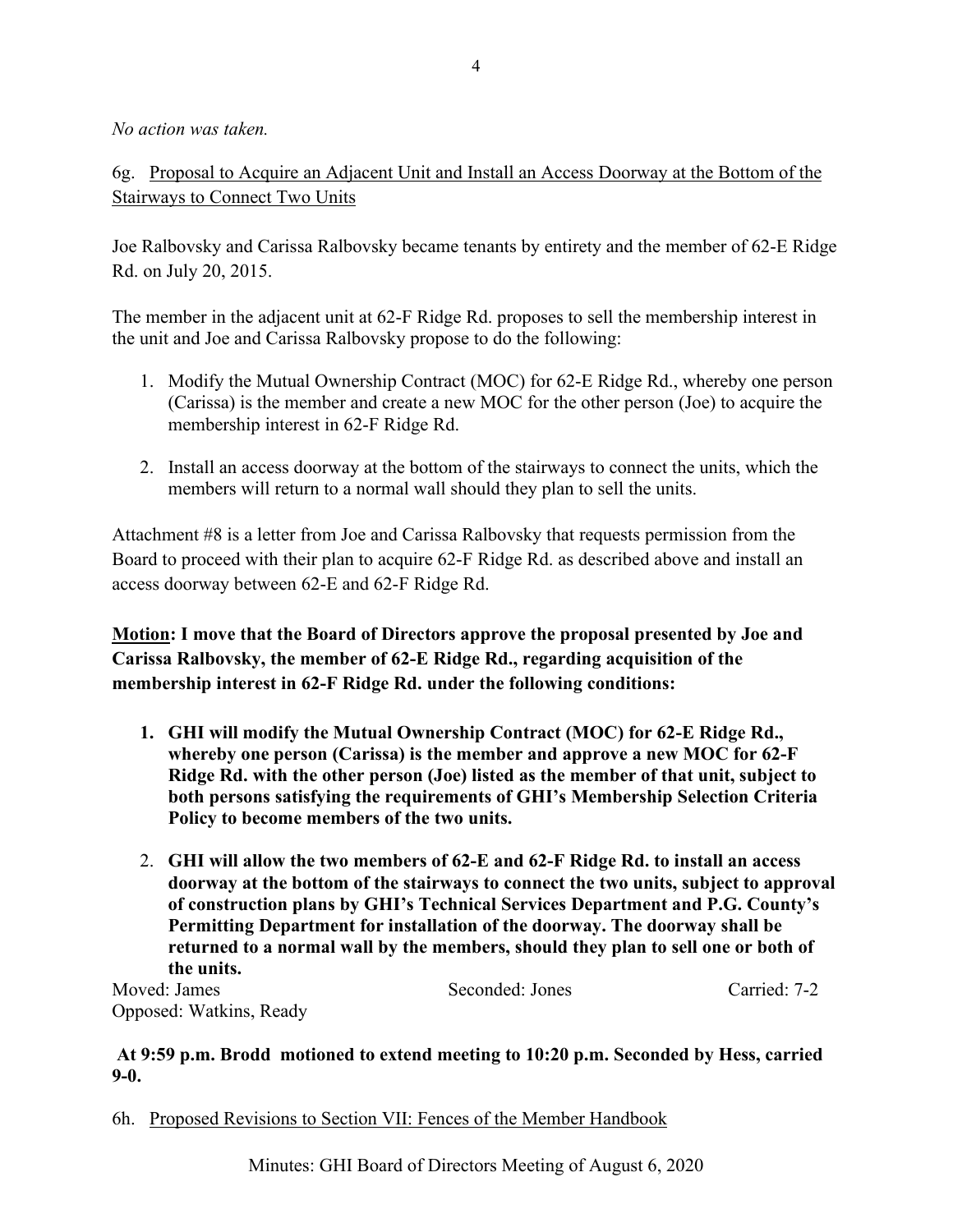On May 21, 2020, the Board reviewed comments from members regarding rule revisions to Section VII: Fences in the Member Handbook that the Architectural Review Committee recommended. In considering the comments, the Board felt that GHI should continue to allow installation of new chain link fences and green paint should be added back to the color palette. The Board also stated that the ARC should be more specific in identifying what the term '*wire'* applied to and correct a few reference errors.

During the ARC meeting on June  $10<sup>th</sup>$ , the committee decided not to allow installation of new chain link fences, but to allow members to use original paint colors (including green) to touch up existing chain link fences; provided the areas being touched up totaled less than 25% of the total area of the fence. On July 8<sup>th</sup>, the ARC finalized its proposed revisions to the fence rules.

On July 23, 2020, the Board reviewed the ARC's final revisions to the fence rules and chose to defer action. The Board President requested Board members to provide their change preferences by email within (48) hours. The Board President did not receive any emails from Board members; hence he is proposing the following revisions to the fence rules that the Board reviewed on July 23rd:

*Section VII.B .1. Existing chain link fencing may remain in place, ... Section VII.B.2.iii. Chain link fences needing repairs exceeding 25% shall be painted or coated in black or forest green only. Section VII.F.2, Metal Approved Styles (Aluminum or Steel)*

*Proposed addition: 1. Chain link fence with continuous top rail, chain link wire to be minimum 9-gauge thick, galvanized steel or vinyl-clad metal; for new installations, entire fence color to be forest green*

The rules in Section VII: Fences with up-to-date revisions are presented as attachment #9. The following should be noted:

- Repainted chain link fences can be green, brown or black
- 25%+ repaired chain link fences can be green or black
- New chain link fences must be green
- No color is specified for the 2-rail  $\&$  3-rail box metal fences (staff believes that these were intended to be black)

*Deferred to future meeting, by Board consensus.*

6i. Succession Planning Task Force's Report re: A Succession Policy and Emergency Back-up Plan for the General Manager's Position

GHI Board of Directors established a Succession Planning Task Force comprised of members Tom Adams & Amy Odegaard (co-chairs), Frank DeBernardo, Chuck Hess, Stephen Holland, and Tim Murray to review approaches to leader continuity and succession planning for organizations like GHI, and recommend policies and possible actions to reduce risks during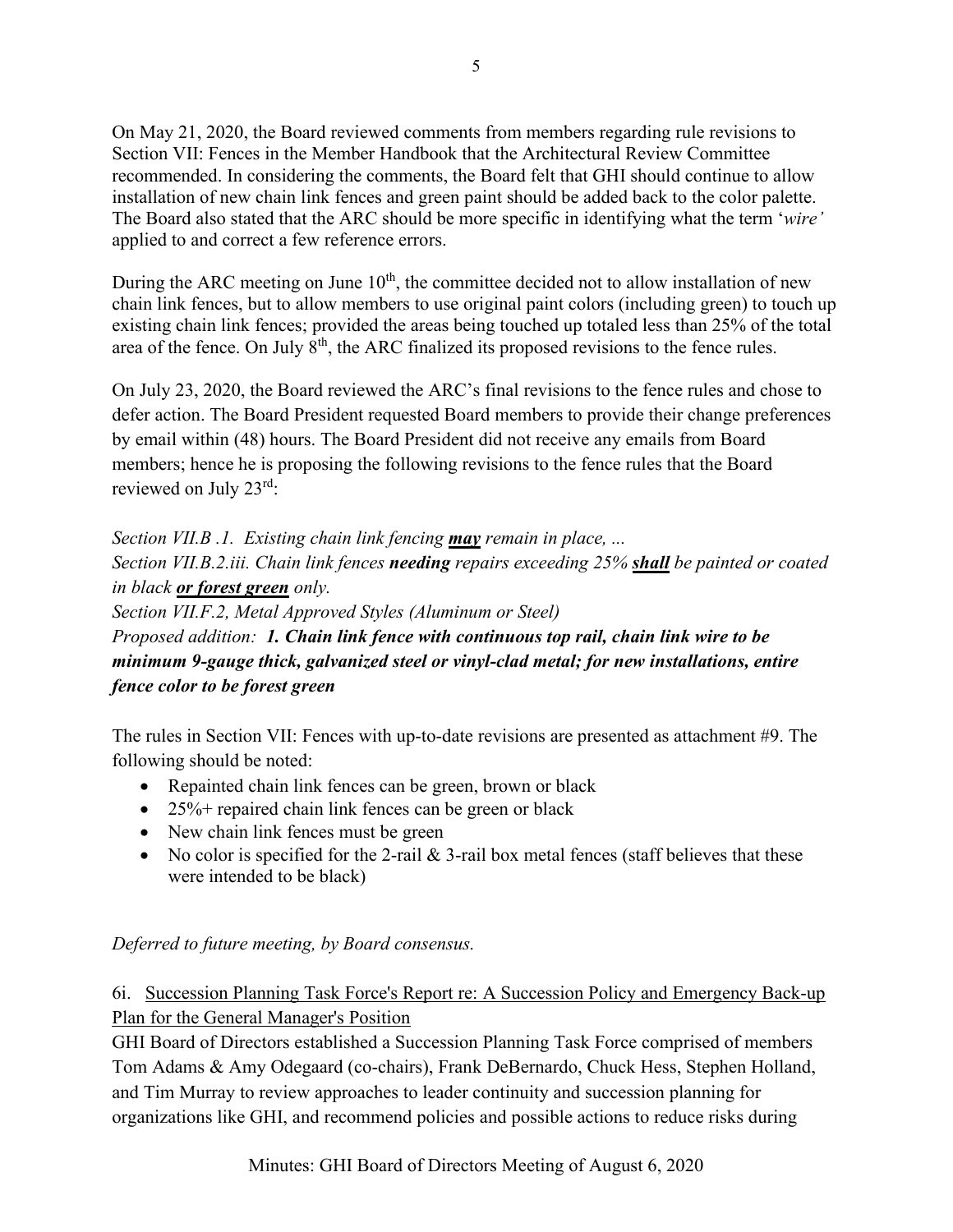leader transitions and increase mission sustainability, resiliency and adaptability of GHI over the long term.

On June 18, 2020, the Board discussed a report from the task force regarding two of three deliverables:

- a) A Succession Policy to guide the Board in hiring a successor to the current General Manager when he retires.
- b) An Emergency Backup Plan to protect the organization by providing for stable leadership in the event of an unplanned absence of the General Manager and/or senior staff.

Following the June 18<sup>th</sup> meeting, the task force met to review several questions that were raised about the Succession documents and is now submitting the following documents for the Board's review:

- Attachment #10a: A cover memorandum with recommendations regarding questions and issues raised by Board on the draft GHI Succession Policy and Emergency Back-up Plan during the June  $10^{th}$  Board meeting.
- Attachment #10b: Final Succession Policy with track changes.
- Attachment #10c: Final Succession Policy with track changes accepted.
- Attachment #10d: Final Emergency Backup Succession Plan

# **Motion: I move that the Board of Directors accept the report that the Succession Planning Task Force submitted and adopt the Emergency Backup Plan and Succession Policy for the General Manager position as presented.**

| Moved: Brodd  |  | Seconded: Socrates | Carried: 8-1 |
|---------------|--|--------------------|--------------|
| Opposed: Hess |  |                    |              |

# 6j. Proposed Board Meeting Schedule for the Remainder of 2020

If the annual meeting had been held on May 14, 2020, the new Board would have decided on a calendar of Board meetings and work sessions for the 2020-21 term during a Board meeting on May  $21<sup>st</sup>$ . Due to the Coronavirus pandemic, it is uncertain when the 2020 annual membership will be held to elect a new Board of Directors. Hence, on May 21<sup>st</sup>, the Board approved meeting dates until the end of August. The meeting dates in August and proposed meeting dates until the end of 2020 are as follows:

| Thursday, August $6th$            | <b>Regular Board Meeting</b>                                                                                                              |
|-----------------------------------|-------------------------------------------------------------------------------------------------------------------------------------------|
| Thursday, August 20 <sup>th</sup> | <b>Regular Board Meeting</b>                                                                                                              |
| Thursday, August 27 <sup>th</sup> | Work session beginning $\omega$ 7.00 p.m. between the<br>Board and Finance Committee re: preliminary<br>discussions about the 2021 budget |
| Thursday, September $3rd$         | <b>Regular Board Meeting</b>                                                                                                              |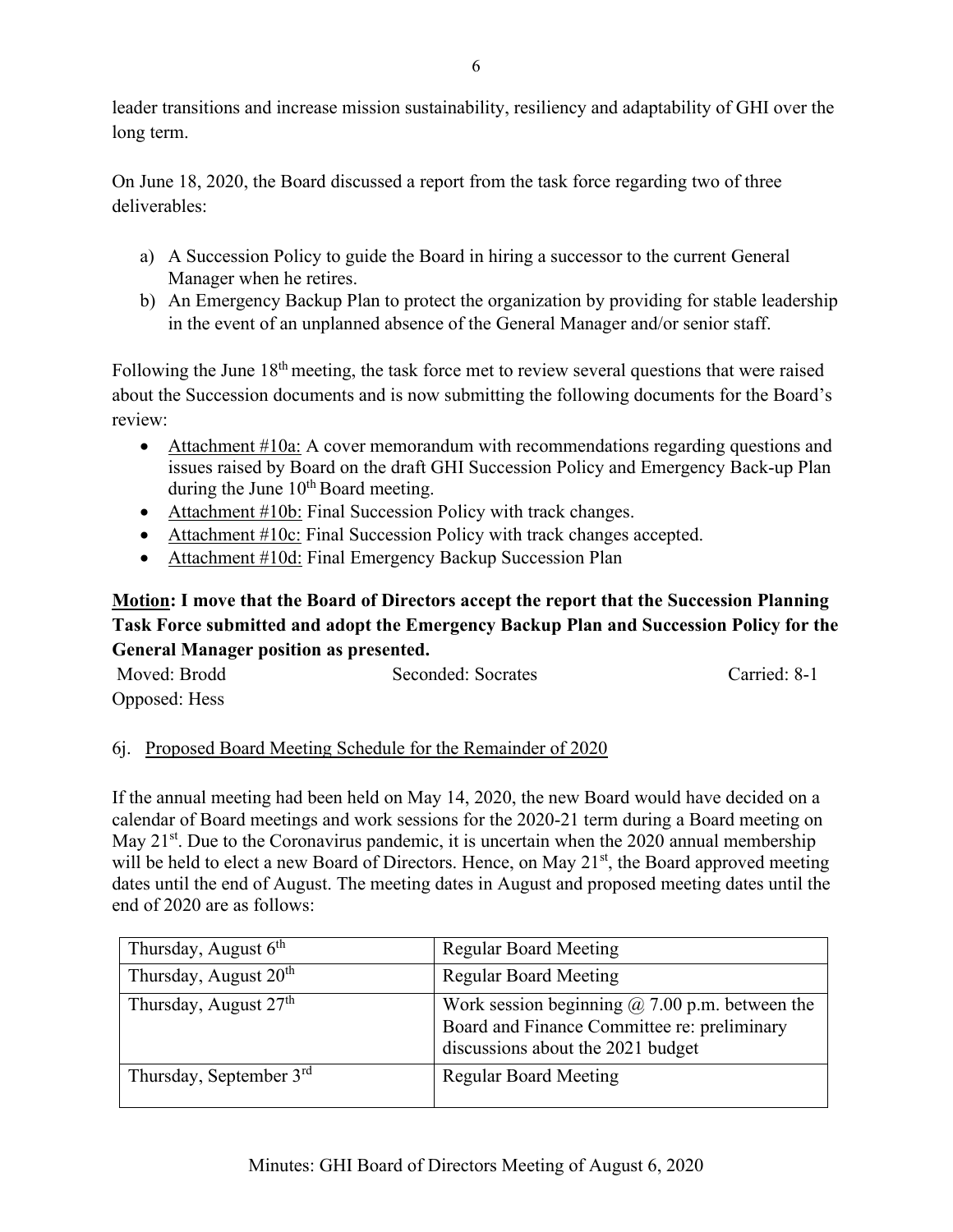| Thursday September 17 <sup>th</sup> | <b>Regular Board Meeting</b>                                                                                                                                           |
|-------------------------------------|------------------------------------------------------------------------------------------------------------------------------------------------------------------------|
| Thursday, October 1 <sup>st</sup>   | <b>Regular Board Meeting</b>                                                                                                                                           |
| Thursday, October 8 <sup>th</sup>   | Work session beginning $\omega$ 7.00 p.m. between the<br>Board and Finance Committee re: the first draft of<br>the 2020 budget, followed by a member input<br>session. |
| Thursday, October 15 <sup>th</sup>  | <b>Regular Board Meeting</b>                                                                                                                                           |
| Thursday, November 5 <sup>th</sup>  | Regular Board Meeting $-1st$ reading of the 2021<br>budget                                                                                                             |
| Thursday, November 19th             | Regular Board Meeting $-2nd$ reading of the 2021<br>budget                                                                                                             |
| Thursday, December 3rd              | <b>Regular Board Meeting</b>                                                                                                                                           |
| Thursday, December 17th             | <b>Regular Board Meeting</b>                                                                                                                                           |

Staff proposes that three additional meetings be scheduled to take place during the fall:

- 1. GHI/ City of Greenbelt work session to discuss matters other than zoning.
- 2. Orientation training program for the new Board of Directors.
- 3. A training program on interpreting financial statements for the new board of Directors

### *The schedule was approved by consensus.*

Dates for these three activities can be scheduled in due course.

Staff requests that the Board of Directors approve the schedule of Board meetings from September to the end of December 2020 outlined in the above table, by consensus.

7. Item of Information

### 7a. Update re: Application for a Grant from the P.G. County COVID-19 Business Recovery Initiative Program

On May 29, 2020, GHI applied for a grant from the P.G. County COVID-19 Business Recovery Initiative (BRI) Program. Under the BRI Program, grant amounts range from \$5,000 to \$100,000. Recipients can use the BRI grant to support cash operating expenses including payroll, supplies, rent, fixed debt payments and other business critical cash operating costs.

Staff provided an update on the status of the application.

- 7b. Board 12 Month Action Plan and Committee Task List
- 7c. Monthly GHI and City Calendars